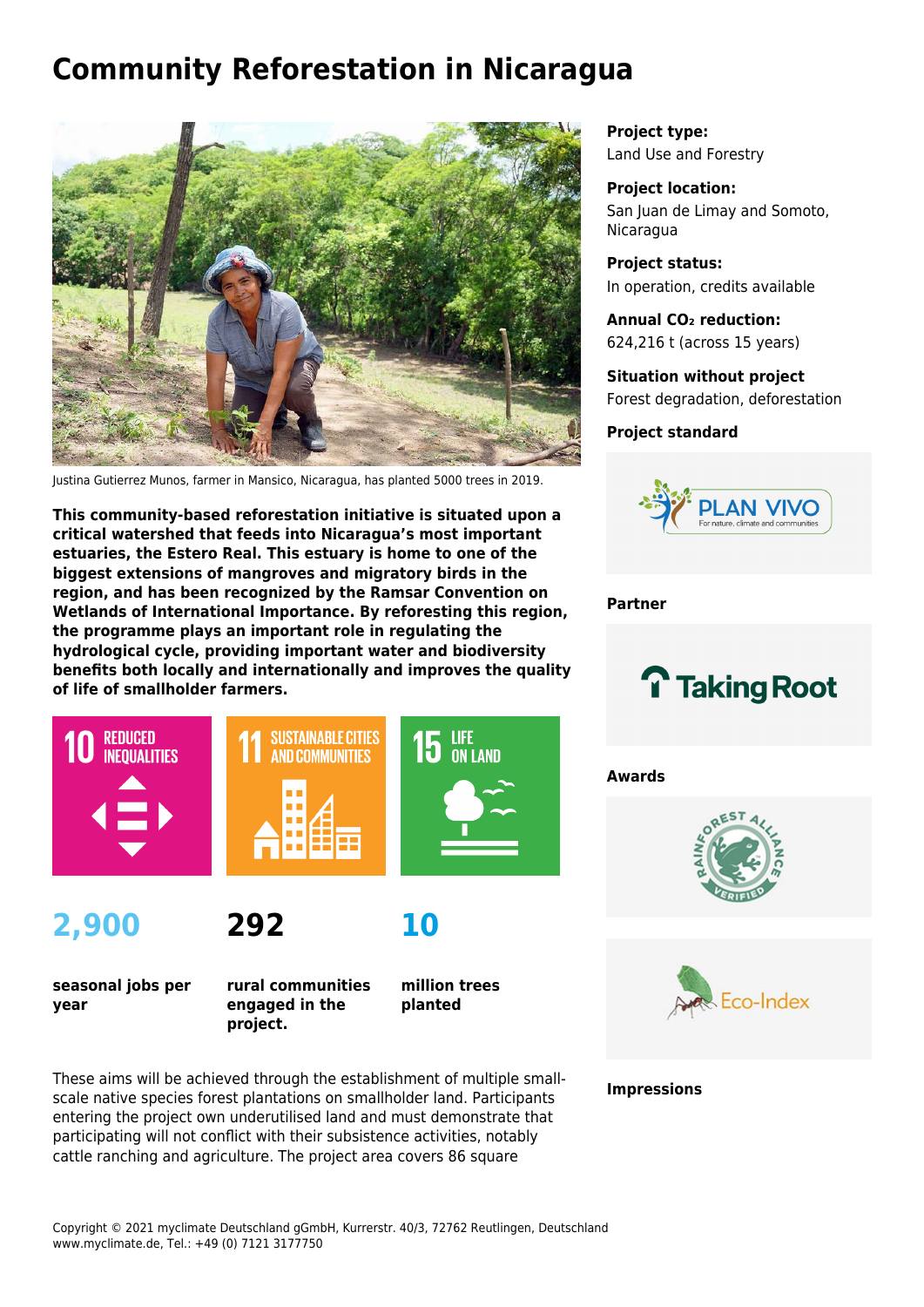kilometres and will support rural communities desperately in need of support and incentives to take control of their resources. Nicaragua is the second poorest country in the Western Hemisphere with a GDP per capita income of \$1,079 per year.

#### **The trees improve the temperature of the farm and the planet as well. They also give us wood, shade, and better soil, helping stop erosion.**

## **Justina Gutierrez Munos, farmer in Mansico, Nicaragua.**

Land use planning around watersheds is a key supporting activity; the project area includes one of the most critical watersheds in the municipality of San Juan de Limay, which suffers from seasonal water shortages and flooding. Increased forest cover will retain water through the dry season and minimise flooding in the rainy season. The project will also distribute fuel-efficient fireplaces equipped with chimneys that reduce smoke in the household, generating health benefits, particularly for women.

**We hope to create solidarity among communities, provide opportunities for families to earn extra income, act as a role model for others and build environmental awareness among subsistence farmers.**

### **Elsa Gonzales, Head Community Technician and Office manager Taking Roots Nicaragua**

The project addresses the causes of deforestation, ensures direct, ongoing community involvement and technical training, and provides financial benefits for participants throughout the project. This occurs through payments for ecosystem services (PES) and income from timber and sustainable forest products. As a result, this multi-faceted approach will reduce forest degradation by easing pressure on surrounding natural forest while at the same time sequester quantifiable volumes of CO<sub>2</sub> from the atmosphere and improve the environmental and socio-economic conditions of families located in the community of San Juan de Limay.

The project contains 3 types of plantations: Mixed species plantations (multi-purposed tree plantations composed of fast growing firewood species and longer-lived hardwood species),coffee agroforestry (shadegrown coffee and fruit trees) and silvopastoral planting (tree planting on areas use for cattle-breeding).

# This project contributes to 12 SDGs:



Payments being made to communities across 1,357 farming families where people are living on less than \$2/day.



Sergio Gonsalez Sandoval happy with his forest he has been growing since 2012 thanks to the project.



One of the projects nurseries for growing thousands of seedlings.



Loading the card with seedlings: Each rainy season, entire villages come together to plant hundreds of thousands of trees.



A newly planted tree having been moved from nursery to farm.